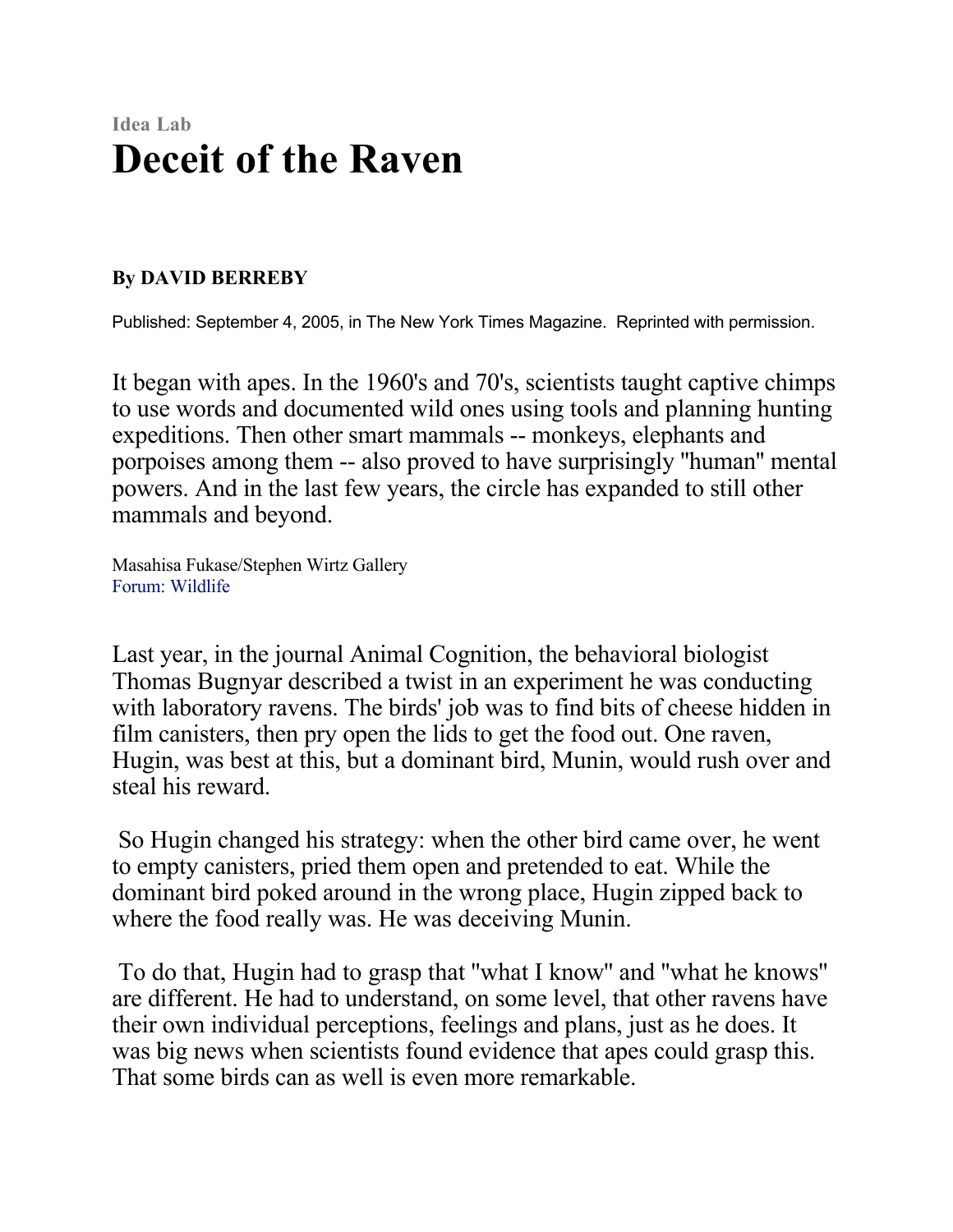Bugnyar and his colleague Bernd Heinrich have uncovered still more evidence for avian ''mind reading.'' In another experiment, described in The Proceedings of the Royal Society, they had ravens watch as a scientist gazed fixedly at a spot on the other side of a barrier. All the birds, apparently understanding that the big featherless biped knew something they did not, hopped off their perches to get a look.

 Ravens aren't the only animals getting an upgrade. Earlier this year, Brian Hare of Harvard, Michael Tomasello of the Max Planck Institute for Evolutionary Anthropology in Leipzig and their colleagues showed that ordinary domestic dogs understand what is meant when a human being points at something (as in ''the food's under this one!''). Even apes don't understand pointing, which suggests that selective breeding has left dogs especially attuned to reading human minds.

 People, of course, are expert at that -- knowing that another person's winks, nods, sighs and shrugs are not just random twitches but the signs of a mind inside that other person's body. We have an apparently effortless understanding that the person across from us has her own thoughts and feelings. That sense comes to toddlers, the theory goes, much as language does: because the capacity to learn it is ''built in'' to normal brains. Not being able to learn it is one of the defining features of autism (and the reason autistic people have such trouble getting on with the rest of us).

 This ''theory of mind,'' cognitive scientists say, is what makes life with other people so rich and productive. We don't need to be scared to know that our children are scared. We don't need to know any tsunami victims to imagine their grief and wish to help them. And if we're working together and you point to the tool you need, I'll look at the tool, not your finger, because I know your movements aren't about your arm and hand but about the mind that drives them. Of course, this awareness (that what you know is not the same as what I know) also gives me the ability to cheat you blind. It once sounded, depressingly perhaps, like a trait only people have.

 The significance of research like Hare's and Bugnyar's is that it adds mind reading to the long list of skills we can't claim for our own kind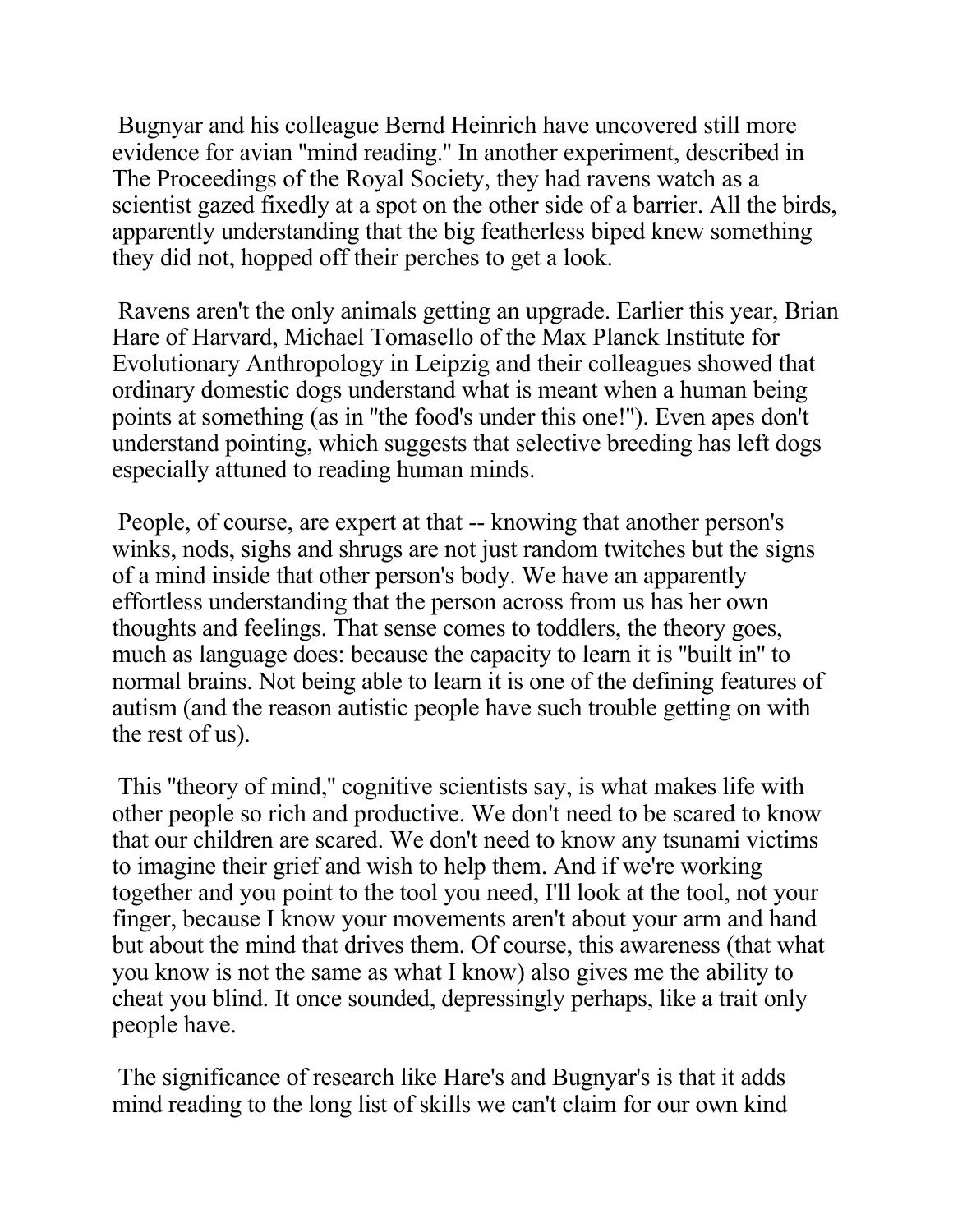only. When it comes to mental abilities, animals aren't on the other side of a chasm: birds and dogs, as well as apes and sheep, stand with us on a continuum. And even as biology establishes that animals aren't automatons, another challenge to our sense of uniqueness arises in the field of artificial intelligence. Even automatons aren't acting like automatons anymore. They're increasingly apt and lively -- less like machines and more like living minds. The robot soldiers on the drawing boards at the Pentagon will be able to understand orders and make decisions (including decisions about whether to kill). Tiny computer sensors are designed to be flung as ''smart dust'' over wide areas and to configure themselves with no human guidance. Earlier this year, researchers at Cornell described a robot that could make robots, a working example of machine reproduction.

 Machine-based intelligences can also read minds -- at least at one remove, after those minds express themselves in writing. Last spring a British software firm released Sentiment, an application that sums up the tone of press clippings with a handy graphic indicator (red frowny face for negative, yellow blah face for neutral, green smiley for positive). It's not perfect, but then, as the company notes, neither are human readers, and ''human analysts are only able to process about 10 articles per hour'' while ''Sentiment is able to accurately assess the sentiment of 10 articles per second!''

 So science is chipping away at the case for human uniqueness from two different angles. Not only is it showing that animals are more like us than we believed but it is also making machines that are more like us than we believed possible.

 What happens, as these trends continue, to the familiar guideposts for deciding what is human? How will people decide, without a checklist of yes-no criteria for human standing, who, or what, is entitled to privileges and rights? The history of human groupishness -- our tendency to divide ourselves up by color, language, religion, sex, ideology and many other criteria -- hints at a possible answer.

 For millennia, humans have been capable of sending help to total strangers because they're perceived to be like us -- fellow Americans,